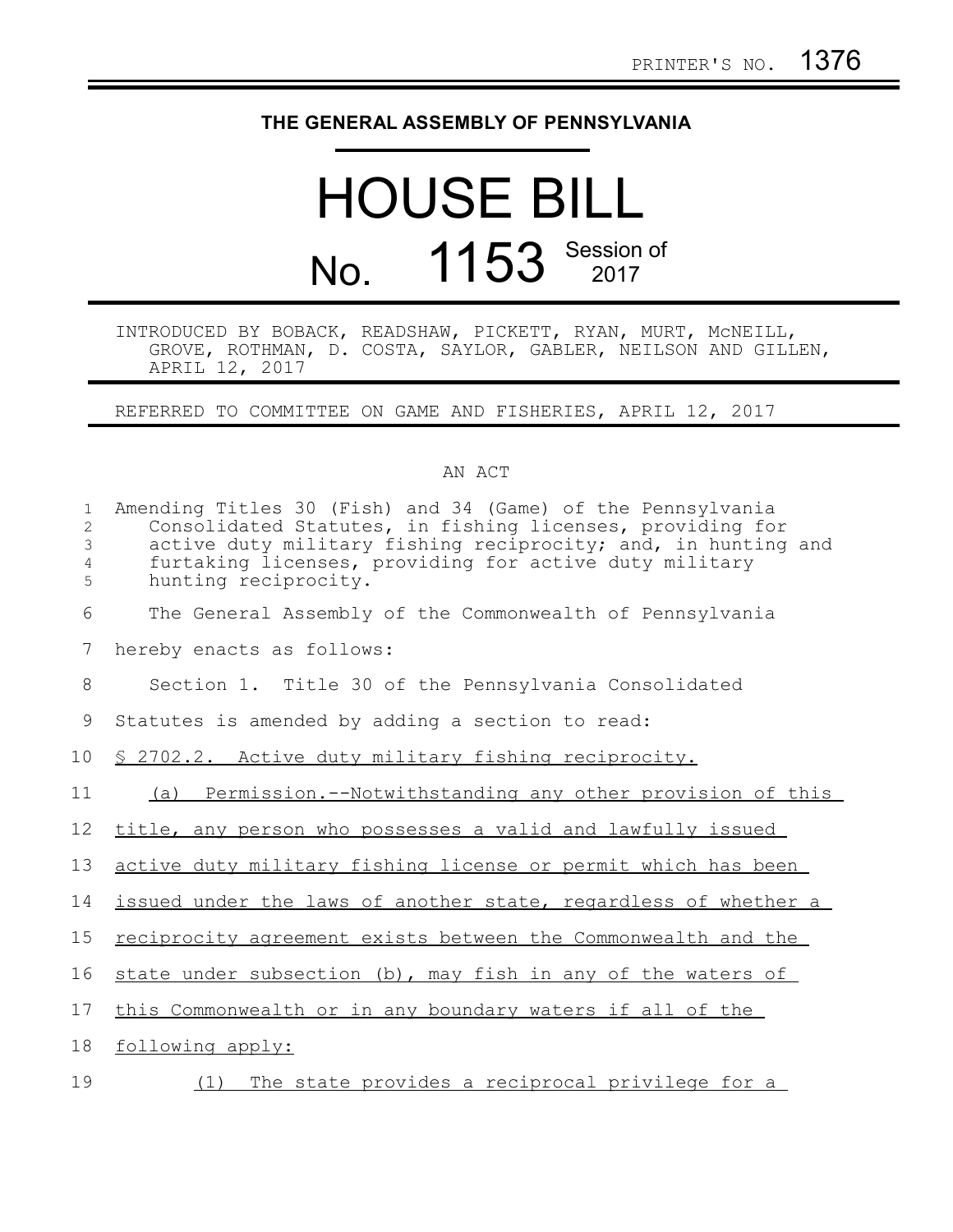| $\mathbf 1$   | nonresident individual who is on active military duty in the     |
|---------------|------------------------------------------------------------------|
| 2             | armed forces of the United States.                               |
| 3             | The Attorney General has determined that the fishing<br>(2)      |
| 4             | laws of the state are similar to the fishing laws of this        |
| 5             | Commonwealth.                                                    |
| 6             | (b) Reciprocity.--The following shall apply:                     |
| 7             | The Attorney General shall have the power and duty<br>(1)        |
| $8\,$         | to enter into reciprocity agreements with other states           |
| $\mathcal{G}$ | providing for the mutual recognition of active duty military     |
| 10            | fishing within this Commonwealth and the similar allowance of    |
| 11            | fishing allowed by the other state. To carry out this duty,      |
| 12            | the Attorney General is authorized to negotiate reciprocity      |
| 13            | agreements and grant recognition of an active duty military      |
| 14            | fishing allowance or license issued by another state.            |
| 15            | The Attorney General shall report to the General<br>(2)          |
| 16            | Assembly within 180 days of the effective date of this           |
| 17            | paragraph and annually thereafter concerning the agreements      |
| 18            | which have been consummated under this subsection.               |
| 19            | Section 2. Title 34 is amended by adding a section to read:      |
|               | 20 § 2703.1. Active duty military hunting reciprocity.           |
| 21            | (a) Permission.--Notwithstanding any other provision of this     |
| 22            | title, any person who possesses a valid and lawfully issued      |
| 23            | active duty military hunting license or permit which has been    |
| 24            | issued under the laws of another state, regardless of whether a  |
| 25            | reciprocity agreement exists between the Commonwealth and the    |
| 26            | state under subsection (b), may hunt within this Commonwealth if |
| 27            | all of the following apply:                                      |
| 28            | The state provides a reciprocal privilege for a<br>(1)           |
| 29            | nonresident individual who is on active military duty in the     |
| 30            | armed forces of the United States.                               |

20170HB1153PN1376 - 2 -